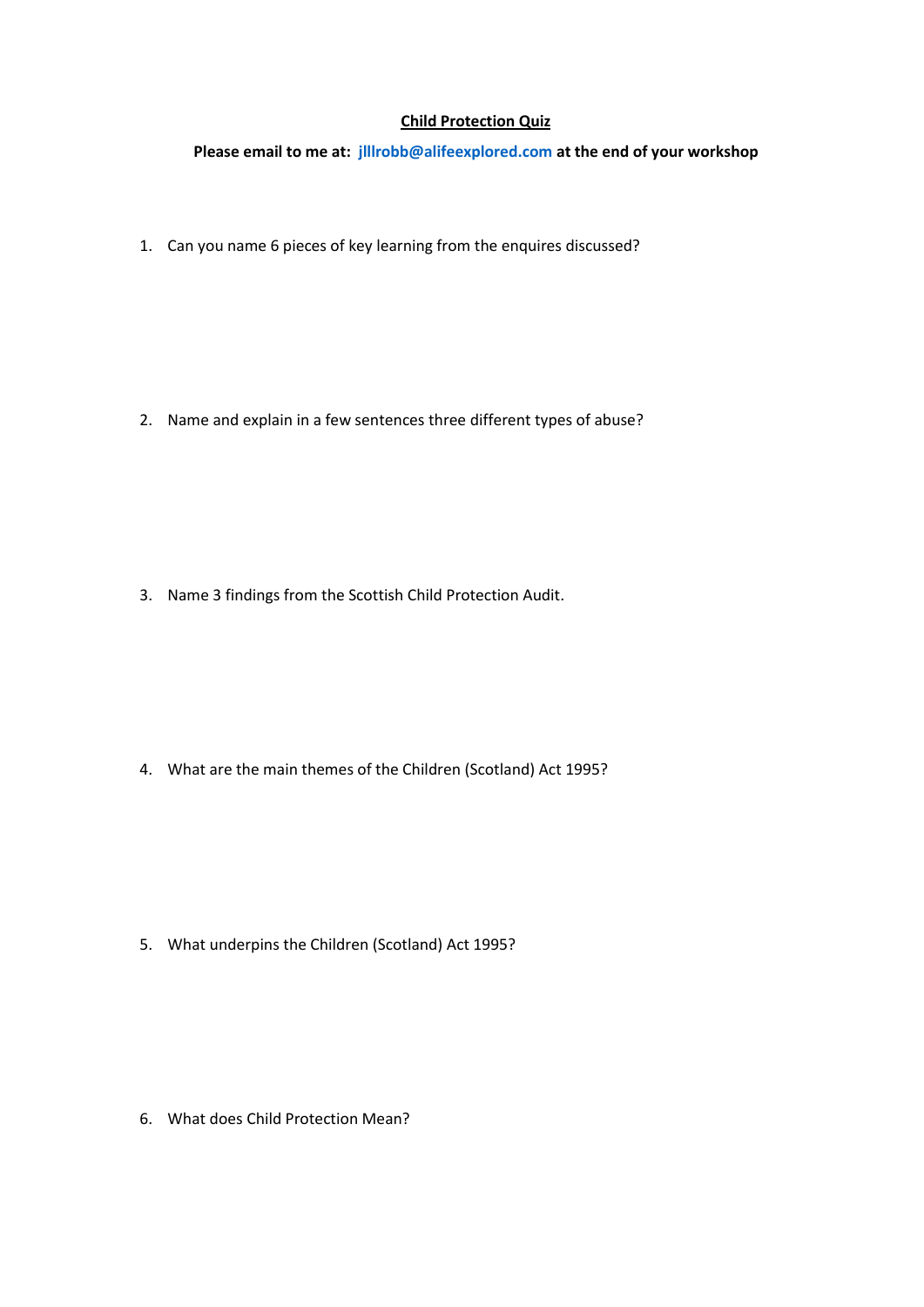7. Name 4 things a child needs to develop and grow.

8. Name 4 things a child needs from the people who look after them.

9. What is the resilience matrix?

10. Choose two known indicators of risk and explain them in a few sentences.

11. What is the purpose of A Life Explored Child Protection Policy?

12. Who would you seek initial support from if there was concerns of abuse disclosed to you whilst you were working in one of our houses?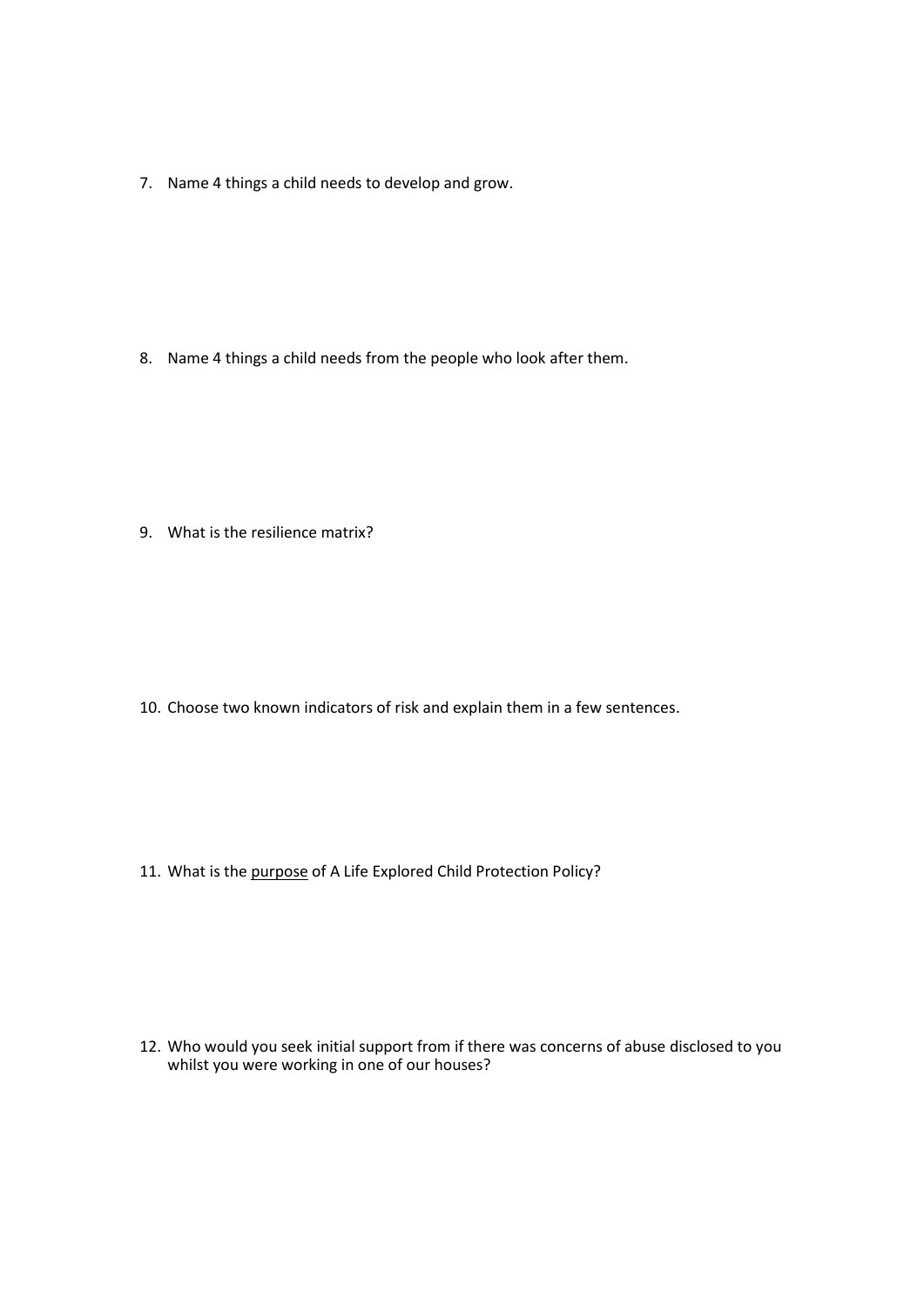13. What is the name of the form that should be completed in the event of a Child Protection Concern?

14. In the event of a child disclosing abuse to you, what is the immediate priority?

OUR AIMs FOR THIS SESSION WERE TO:

Increase awareness of indicators of risk to children, and your responsibilities towards children who may require protection – have we done this?

Look at some recent enquiries and what we have learned from them – have we done this?

Look at current legislation – have we done this?

Look at the Fife inter-agency guidance – have we done this?

Look at ALE guidance and procedure – have we done this?

Please use the space below to note down anything you want clarity or further discussion on, and I will contact you to talk it through.

\_\_\_\_\_\_\_\_\_\_\_\_\_\_\_\_\_\_\_\_\_\_\_\_\_\_\_\_\_\_\_\_\_\_\_\_\_\_\_\_\_\_\_\_\_\_\_\_\_\_\_\_\_\_\_\_\_\_\_\_\_\_\_\_\_\_\_\_\_\_\_\_\_\_\_\_\_\_\_ \_\_\_\_\_\_\_\_\_\_\_\_\_\_\_\_\_\_\_\_\_\_\_\_\_\_\_\_\_\_\_\_\_\_\_\_\_\_\_\_\_\_\_\_\_\_\_\_\_\_\_\_\_\_\_\_\_\_\_\_\_\_\_\_\_\_\_\_\_\_\_\_\_\_\_\_\_\_\_ \_\_\_\_\_\_\_\_\_\_\_\_\_\_\_\_\_\_\_\_\_\_\_\_\_\_\_\_\_\_\_\_\_\_\_\_\_\_\_\_\_\_\_\_\_\_\_\_\_\_\_\_\_\_\_\_\_\_\_\_\_\_\_\_\_\_\_\_\_\_\_\_\_\_\_\_\_\_\_ \_\_\_\_\_\_\_\_\_\_\_\_\_\_\_\_\_\_\_\_\_\_\_\_\_\_\_\_\_\_\_\_\_\_\_\_\_\_\_\_\_\_\_\_\_\_\_\_\_\_\_\_\_\_\_\_\_\_\_\_\_\_\_\_\_\_\_\_\_\_\_\_\_\_\_\_\_\_\_ \_\_\_\_\_\_\_\_\_\_\_\_\_\_\_\_\_\_\_\_\_\_\_\_\_\_\_\_\_\_\_\_\_\_\_\_\_\_\_\_\_\_\_\_\_\_\_\_\_\_\_\_\_\_\_\_\_\_\_\_\_\_\_\_\_\_\_\_\_\_\_\_\_\_\_\_\_\_\_

\_\_\_\_\_\_\_\_\_\_\_\_\_\_\_\_\_\_\_\_\_\_\_\_\_\_\_\_\_\_\_\_\_\_\_\_\_\_\_\_\_\_\_\_\_\_\_\_\_\_\_\_\_\_\_\_\_\_\_\_\_\_\_\_\_\_\_\_\_\_\_\_\_\_\_\_\_\_\_ \_\_\_\_\_\_\_\_\_\_\_\_\_\_\_\_\_\_\_\_\_\_\_\_\_\_\_\_\_\_\_\_\_\_\_\_\_\_\_\_\_\_\_\_\_\_\_\_\_\_\_\_\_\_\_\_\_\_\_\_\_\_\_\_\_\_\_\_\_\_\_\_\_\_\_\_\_\_\_ \_\_\_\_\_\_\_\_\_\_\_\_\_\_\_\_\_\_\_\_\_\_\_\_\_\_\_\_\_\_\_\_\_\_\_\_\_\_\_\_\_\_\_\_\_\_\_\_\_\_\_\_\_\_\_\_\_\_\_\_\_\_\_\_\_\_\_\_\_\_\_\_\_\_\_\_\_\_\_